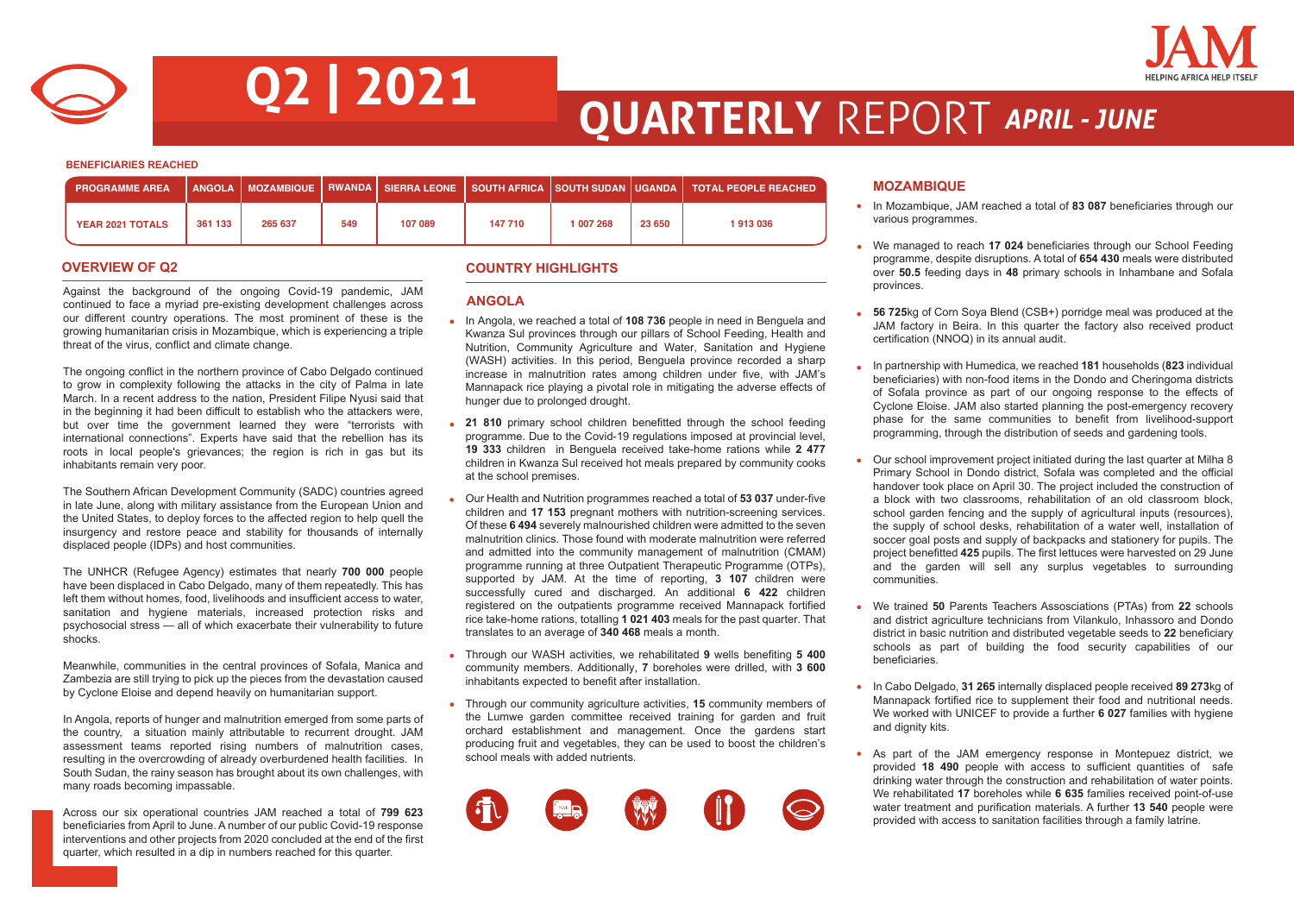

# **Q2 | 2021 QUARTERLY** REPORT *APRIL - JUNE*

### **SIERRA LEONE**

- In Sierra Leone, JAM held a multi-stakeholder country programme launch event in April to increase visibility of our activities with relevant government departments and within the NGO and donor community in the country. We have been working on forging good relationships with various departments.
- We reached a total of **50 919** beneficiaries through School Feeding, Food  $\bullet$ Security and Livelihood, Health and Nutrition and WASH activities. Most of those beneficiaries were a part of our school feeding programme in **177** schools.
- We trained **147** community cooks who will assist in our school feeding programmes. We also conducted joint assessments of **147** schools with the National School Feeding Secretariat (NSFS) for our school feeding programmes.
- Through our Food Security and Livelihood activities, we supported **20** government-supported schools to establish vegetable gardens. In addition, **40** groups were supported with farm inputs and farming tools reaching **705** beneficiaries. The farmers were trained in improved agricultural practices.
- $\bullet$ JAM supported the co-ordination of the Standardized Monitoring and Assessment of Relief and Transition (SMART) nutrition survey as part of the government's National Nutrition Survey Committee. SMART is a tool JAM uses to determine the prevalence of acute malnutrition among children aged six to 59 months. In coordination with the education ministry and the National Disaster Management Agency, JAM distributed 18kg of Mannapack rice and 200g of soap per household to **721** households affected by a massive fire that swept through the informal settlement in March 2021.

### **SOUTH AFRICA**

- In South Africa, our work remained focused on supporting communities in urban informal settlements using Early Childhood Development (ECD) centres as the entry point. We reached a total of **79 975** beneficiaries through ECD centre-based feeding, community agriculture, food gardens, once-off hot meals, food parcels and various WASH activities. Of these, **75 988** beneficiaries were reached through the feeding programme alone in which a total of **3 020 908** meals were provided. We also continued to support centres with food hampers for emergency relief in the Eastern Cape and Western Cape provinces, with **1 075** hampers being distributed and benefitting an estimated **4 837** people in total.
- We collaborated with Nando's fast food franchise as part of their Tin4Chip campaign. Nando's and their partners, such as Tiger Brands, McCain and Detpak, donated **12 501** cans benefitting **8 053** beneficiaries in **259** ECD centres. Most centres have struggled to make ends meet due to the negative economic impacts of Covid-19 lockdowns which saw many small businesses either close or struggle to recover.
- Through our WASH programmes, we reached a total of **3 593**  beneficiaries. We trained ECD practitioners on sanitation and best hygiene practices during our monthly forum meetings. In the Eastern Cape we collaborated with the Department of Health and conducted a workshop for practitioners. The training focused especially on preventing the spread of viruses; this included training on daily disinfecting, safe waste-disposal methods and safe food storage. In addition **1 692** children benefited from the **86** hand-washing stations that were distributed in KwaZulu-Natal, the Western Cape, North West and Gauteng provinces.
- JAM collaborated with Reel Gardening, a supplier of innovative agriculture inputs and a partner for some of the food garden implementation projects. They donated seed packs for households selected on the basis that they had no source of income or were only surviving on government grants. Recipients needed to have sufficient space and sufficient water supply for a garden. JAM in Switzerland also provided funding for "garden-in-a-bag" kits to distribute to **12** ECD centres that they have funded in the past. This concept is designed for urban dwellers in informal settlements who often struggle to find adequate space for establishing food gardens.

#### **SOUTH SUDAN**

- In South Sudan, JAM reached 459 452 beneficiaries through various activities. Our Food Security and Livelihoods sector programming reached vulnerable communities through cash transfers, distribution of livelihood kits, food assistance and school feeding.
- Using the cash-transfer modality, (where cash or vouchers for goods and services is directly provided to beneficiaries), a total of **68 522** people were reached on a monthly basis with a transfer value of \$40,50 per household.
- The Dry Season Response, supported by the United Nations Food and Agriculture Organization (FAO), reached a total of 162 000 people in Aweil Centre and Aweil South, Guit and Rubkona (Unity State) and Pibor (Jonglei State) with vegetable and fishing kits.
- We also supported **25** enterprise groups (**11 964** people) through skills transfer and input support to enhance their agricultural productivity, agro-processing and marketing capacity under the FAO-assisted Sustainable Agriculture for Economic Resilience (SAFER) project in Aweil Centre.
- Though the World Food Programme-supported General Food Distribution project, we reached **102 965** people, while the Blanket Supplementary Feeding Programme supported **37 540** and the School Feeding Programme reached **20 809** people in Twic (Warrap) and Twic East and Bor South (Jonglei).
- Our health and nutrition programming interventions reached a total of **55 652** suffering from acute malnutrition. Of these, 64% were children younger than five years of age and 36% were adults.
- As a measure to prevent acute malnutrition, **34 469** children under five were provided with Vitamin A supplements and deworming tablets, **17 985**  caregivers, including mothers, pregnant, lactating and elderly women and **204** fathers were counselled and trained on different approaches to infant feeding. We also embarked on a drive to assist households treat water using the simple method of aqua tablets and purifier sachets. The use of unhygienic and contaminated water is an underlying cause of malnutrition.
- We commenced a baseline survey for the country with the final report anticipated shortly. The main objective of the baseline is to establish a benchmark for the review of JAM's programming framework in South Sudan as it relates to its relevance and responsiveness in the context and in meeting the needs of the most vulnerable.
- We also conducted a review meeting which came up with key points for action based on the learnings. The meeting was attended by managers from field locations and support and technical leads aimed at enhancing understanding of JAM's key values, systems, policies and procedures; reviewing the efficiency of the South Sudan programme; identifying problem areas and defining ways to improve as well as celebrating achievements and positive changes and building on those.

### **UGANDA**

- In Uganda, JAM has scaled up the promotion of nutrition-sensitive agriculture and livelihood interventions aimed at strengthening food security for vulnerable refugees and host communities residing in Palorinya, Imvepi, Lobule and Omugo refugee settlements, reaching **17 454** beneficiaries in the last quarter.
- Through mediation from the Office of the Prime Minister (OPM), on behalf of individual refugee farmers and farmer groups, we obtained an additional **124** acres of land through minimal-fee host community rental agreements for cultivation across four refugee settlements. With access to a cumulative total of **259** acres of land, individual refugee farmers and JAM-organised farmers' groups are cultivating maize, groundnuts, sorghum and soya plants within delineated farming blocks.
- We have supported **13 065** individuals (**3 210** households) through the establishment of kitchen gardens to increase nutrient-rich vegetable production and improve dietary diversity in the home. Concurrently, **4 389** individuals (**877** households) from the refugee and host communities were enrolled in block-farming training to increase agricultural production of aforementioned staple crops. This will go a long way towards strengthening agriculture-based livelihoods and ultimately food security for both refugees and hosts.